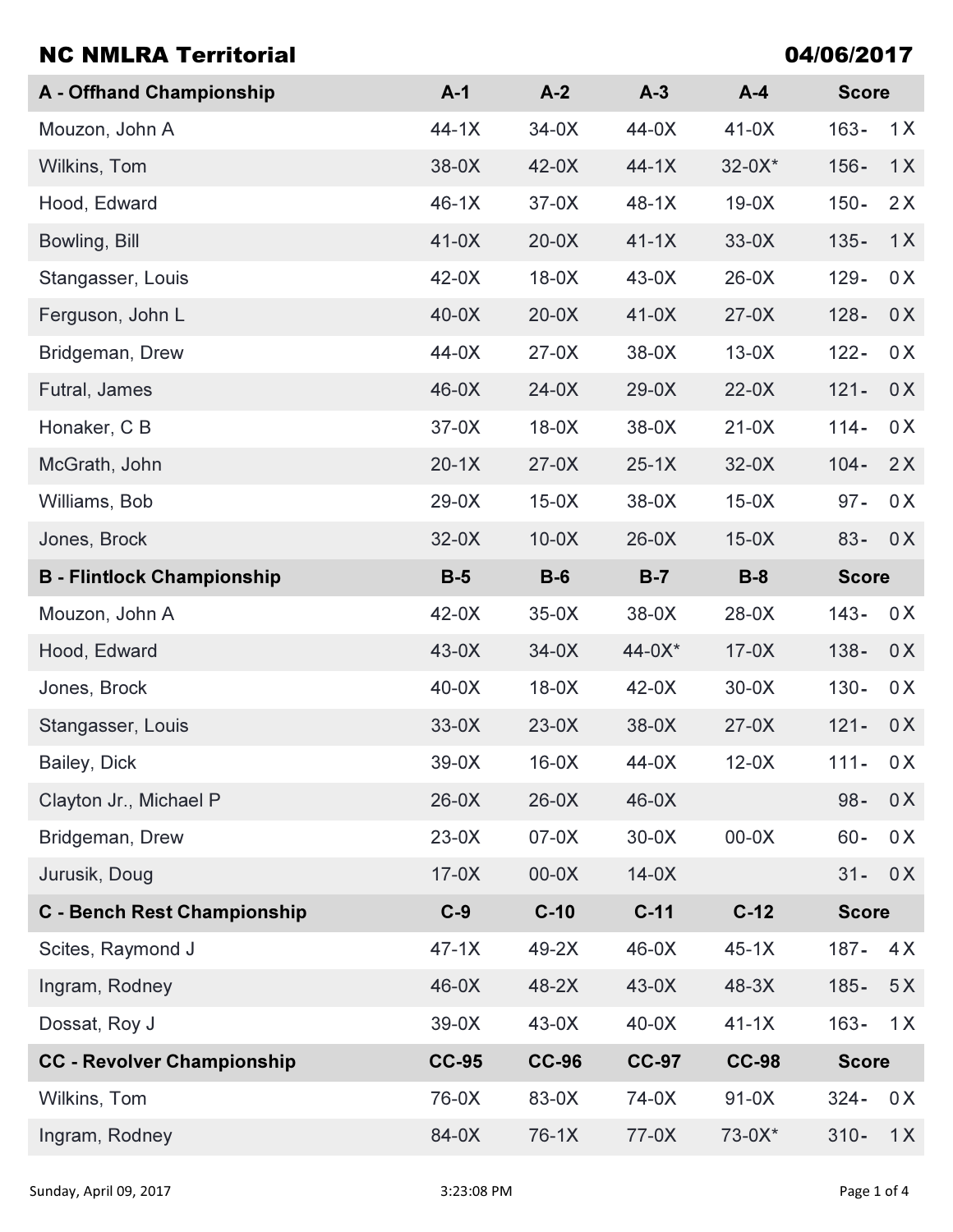| <b>CC - Revolver Championship</b>    | <b>CC-95</b> | <b>CC-96</b> | <b>CC-97</b> | <b>CC-98</b> | <b>Score</b> |              |  |
|--------------------------------------|--------------|--------------|--------------|--------------|--------------|--------------|--|
| Stangasser, Louis                    | $82-1X$      | 68-0X        | $51-0X$      | 73-0X        | $274 -$      | 1X           |  |
| <b>D - Musket Championship</b>       | $D-13$       | $D-14$       | $D-15$       |              |              | <b>Score</b> |  |
| Wilkins, Tom                         | $78-1X$      | 69-0X        | 81-0X        |              | $228 -$      | 1X           |  |
| Mouzon, John A                       | 82-2X        | $49-1X$      | 88-2X        |              | $219 -$      | 5X           |  |
| Hood, Edward                         | 83-0X        | $47-0X$      | 75-0X        |              | $205 -$      | 0 X          |  |
| Stangasser, Louis                    | $77-0X$      | $43-0X$      | 84-0X        |              | $204 -$      | 0X           |  |
| Williams, Dorcas                     | $41-0X$      | $38-0X$      | $51-0X$      |              | $130 -$      | 0 X          |  |
| Hickey, Peter                        | 66-1X        |              | $42-0X$      |              | $108 -$      | 1X           |  |
| <b>E</b> - One Gun Championship      | $E-16$       | $E-17$       | $E-18$       | $E-19$       | <b>Score</b> |              |  |
| Stangasser, Louis                    | $42-0X$      | $39-1X$      | $30-0X$      | $38-0X$      | $149 -$      | 1X           |  |
| Wilkins, Tom                         | $45-0X$      | $39-0X$      | $18-0X$      | $43-0X$      | $145 -$      | 0X           |  |
| Jones, Brock                         | $41-0X$      | $38-0X$      | $39-0X$      | $25-0X$      | $143 -$      | 0X           |  |
| Hood, Edward                         | $44-0X$      | $20-0X$      | $25-0X$      | $33-0X$      | $122 -$      | 0X           |  |
| Dossat, Roy J                        | $16-0X$      | 38-0X*       |              | $29-0X$      | $83 -$       | 0X           |  |
| Ferguson, John L                     | $40-0X$      | $29-0X$      | $00-0X$      | $00-0X$      | 69-          | 0X           |  |
| McGrath, John                        | $12-0X$      | $13-0X$      | $08-0X$      | $21-0X$      | $54 -$       | 0X           |  |
| <b>F</b> - Cross Sticks Championship | $F-20$       | $F-21$       | $F-22$       | $F-23$       |              | <b>Score</b> |  |
| Jones, Brock                         | $40-0X$      | 38-0X        | $33-0X$      | $30-0X$      | $141 -$      | 0 X          |  |
| McGrath, John                        | $16-0X$      | $17-0X$      | $23-0X$      | $12-0X$      | $68 -$       | 0X           |  |
| <b>G</b> - Ladies Championship       | $G-24$       | $G-25$       | $G-26$       | $G-27$       | <b>Score</b> |              |  |
| Williams, Dorcas                     | $36-0X$      | $36-0X$      | $05-0X$      | $27-0X$      | $104 -$      | 0X           |  |
| H - Junior/4H Championship           | $H-28$       | $H-29$       | $H-30$       | $H-31$       |              | <b>Score</b> |  |
| Harmon, Mikayla                      | $42-0X$      | $26-1X$      | $06-0X$      | $38 - 0X^*$  | $112 -$      | 1X           |  |
| Harmon, Emily                        |              |              |              | $38-0X$      | $38 -$       | 0X           |  |
| <b>K</b> - Pistol Championship       | $K-36$       | $K-37$       | K-38         |              |              | <b>Score</b> |  |
| Mouzon, John A                       | $91-2X$      | $93-3X$      | $72-1X$      |              | $256 -$      | 6X           |  |
| Wilkins, Tom                         | $91-3X$      | 88-0X        | 67-0X        |              | $246 -$      | 3X           |  |
| Jones, Ed                            | 88-3X        | 87-0X        | 66-2X        |              | $241 -$      | 5X           |  |
| Stangasser, Louis                    | 73-0X        | 67-0X        | $41-0X$      |              | $181 -$      | 0X           |  |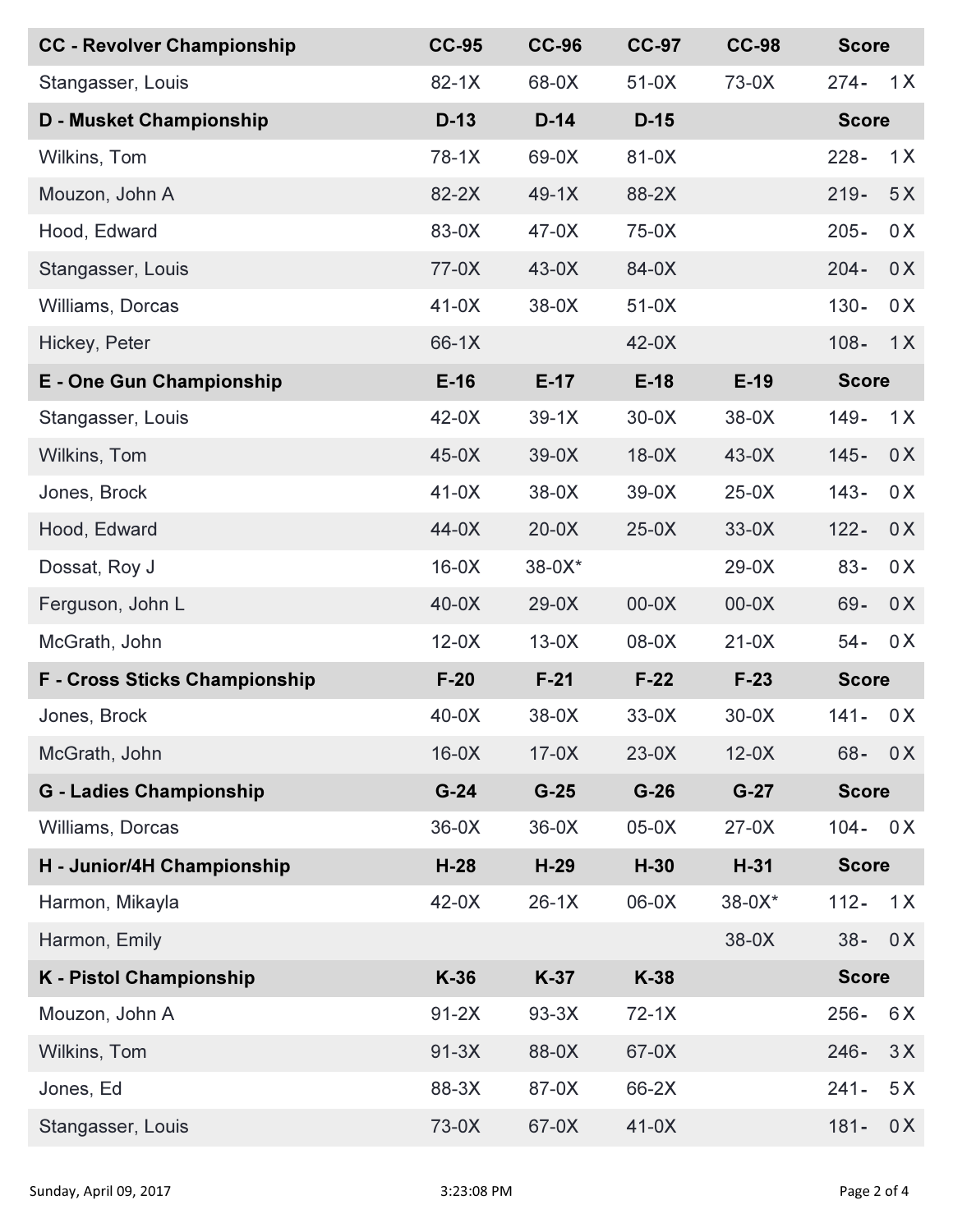| L - Primitive Aggregate           | $L-39$  | $L-40$    | $L-42$   | $L-43$  | <b>Score</b> |              |  |
|-----------------------------------|---------|-----------|----------|---------|--------------|--------------|--|
| Jones, Brock                      | $40-0X$ | $20-0X^*$ | $24-0X$  | $32-0X$ | $116 -$      | 0X           |  |
| Stangasser, Louis                 | $22-0X$ | $16-0X$   | $34-0X$  | $25-0X$ | $97 -$       | 0X           |  |
| Futral, James                     | $11-0X$ | $20-0X$   | $36-0X$  | $15-0X$ | $82 -$       | 0X           |  |
| <b>M</b> - SubJunior Championship | $M-44$  | $M-45$    |          |         |              | <b>Score</b> |  |
| Valeriano, Michael                | $47-1X$ | $47-0X$   |          |         | $94 -$       | 1X           |  |
| Harmon, Emily                     | $33-0X$ | $41-1X$   |          |         | $74 -$       | 1X           |  |
| Harmon, Mikayla                   | $32-0X$ | $40-0X$   |          |         | $72 -$       | 0X           |  |
| N - Hunters Aggregate             | $N-46$  | $N-47$    | $N-48$   | $N-49$  |              | <b>Score</b> |  |
| Stangasser, Louis                 | 44-0X   | $13-0X$   | $35-0X*$ | $25-0X$ | $117 -$      | 0 X          |  |
| Ferguson, John L                  | $32-0X$ | $23-0X$   | $35-1X$  | $20-0X$ | $110 -$      | 1X           |  |
| Hood, Edward                      | $33-0X$ | $26-0X$   | $35-0X$  | $14-0X$ | $108 -$      | 0X           |  |
| Jones, Brock                      | $33-0X$ | $31-0X$   | $35-0X$  | $09-0X$ | $108 -$      | 0X           |  |
| Bridgeman, Drew                   | $35-0X$ | $28-0X$   | $23-0X$  | $10-0X$ | $96 -$       | 0X           |  |
| Scites, Raymond J                 | $29-0X$ | $16-0X$   | $25-2X$  | $23-1X$ | $93 -$       | 3X           |  |
| Williams, Bob                     | $19-0X$ | $37-0X$   | $21-0X$  | $16-0X$ | $93 -$       | 0X           |  |
| Dossat, Roy J                     | $38-0X$ | $13-0X$   | $37-0X$  | $03-0X$ | $91 -$       | 0X           |  |
| Futral, James                     | $22-0X$ | $26-0X$   | $10-0X$  | $14-0X$ | $72 -$       | 0X           |  |
| McGrath, John                     | $24-0X$ | $17-0X$   | $12-0X$  | $07-0X$ | $60 -$       | 0X           |  |
| Schell, Ted                       | $13-0X$ | $29-0X$   | $18-0X$  | $00-0X$ | $60 -$       | 0 X          |  |
| Goldman, Stephen R                | $12-0X$ | $00-0X$   | $00-0X$  | $00-0X$ | $12 -$       | 0X           |  |
| <b>O</b> - Sighted Smoothbore     | $O-50$  | $O-51$    | $O-52$   | $O-53$  | <b>Score</b> |              |  |
| Hood, Edward                      | $32-0X$ | $40-0X$   | $23-0X$  | $21-0X$ | $116 -$      | 0X           |  |
| Wilkins, Tom                      | $29-0X$ | $38-0X$   | $24-0X$  | $17-1X$ | $108 -$      | 1X           |  |
| Williams, Bob                     | $12-0X$ | $39-0X$   | $17-0X$  | $35-0X$ | $103 -$      | 0X           |  |
| Jones, Brock                      | $28-0X$ | $46-1X$   | $22-0X$  | 06-0X   | $102 -$      | 1X           |  |
| Bridgeman, Drew                   | $39-0X$ | $38-0X$   | $24-0X*$ | $00-0X$ | $101 -$      | 0X           |  |
| <b>P</b> - Unlimited Long Hunters | $P-54$  | $P-55$    | $P-56$   | $P-57$  |              | <b>Score</b> |  |
| Stangasser, Louis                 | $38-0X$ | $24-0X$   | $27-0X$  | $40-0X$ | $129 -$      | 0X           |  |
| Hood, Edward                      | $29-0X$ | $29-0X$   | $19-0X$  | $30-0X$ | $107 -$      | 0X           |  |